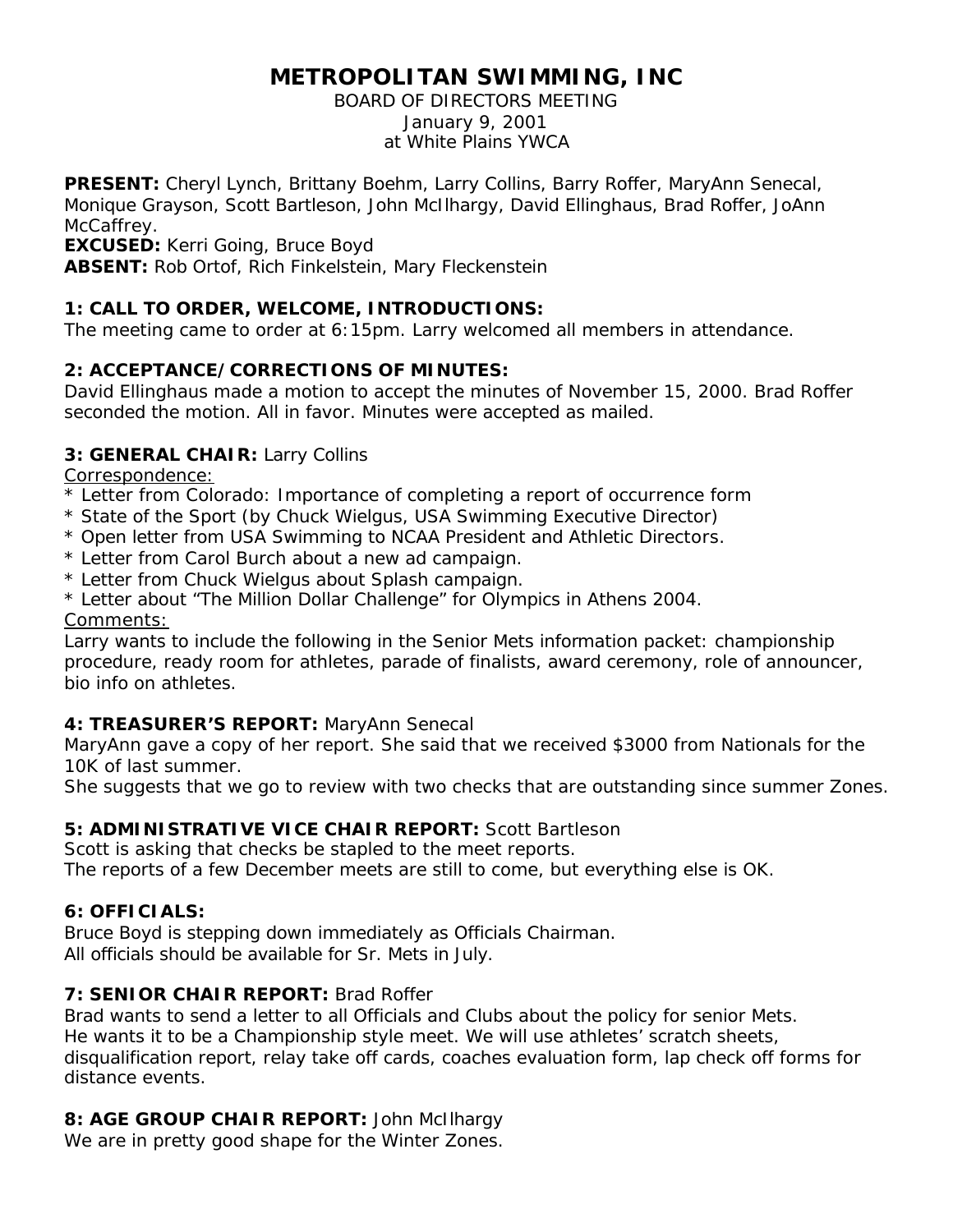Mac said that some information was missing from the Silver Championship met info at Viking. Corrections will be mailed to all clubs (metro surcharge of \$2, number of events allowed each day, fine of \$50 for unproved times.)

No info on JO's yet. The prelims for all 500 free + the 11-12 500 will take place on Thursday at JO's.

## **9: COACHES' REPRESENTATIVE:**

Kerry was away on her college team training trip.

## **10: ATHLETES' REPRESENTATIVE:** Cheryl Lynch

The athlete's newsletter is done and will be e-mailed to Barry. It will be mailed with the minutes.

## **11: ZONE TEAM COORDINATOR:** Barry Roffer

Metropolitan Swimming is hoping to host the next Eastern Zone Meeting in the area. We are looking for a site.

## **12: REGISTRATION COORDINATOR:** Barry Roffer

4800 athletes have registered. More clubs are coming in.

#### **REMINDER: NO PERSONAL CHECKS Coaches: please update your credentials. 2 nd year coaches must pass the test in order to re-register.**

### **13: TECHNICAL PLANNING:** David Ellinghaus

\* JO'S: the prelims for all 500 free + the 11-12 500 will take place on Thursday at JO's. Finals for those events will take place on the regularly scheduled day. All relays will take place in the morning (prelims) sessions.

\* Fines for Over-swims: A letter should be sent out to teams that do not pay their fines 30 days after the completion of the meet. Such letter was not sent out last year.

\* Wednesday, May 2, 2001: 5:30pm. Technical planning meeting at the White Plains YWCA. We will evaluate how things fell this year, especially Senior Mets and the Sectional Meet. We will decide on dates for next year.

\* We are hoping that USA-Swimming will continue with the Top 16 Rankings. Everyone agrees that the new USA-Swimming Web Site is not consumer friendly.

## **14: SAFETY COORDINATOR:**

JoAnn McCaffrey had to attend another meeting at this time.

#### **15: SWIM-A-THON:**

rich Finkelstein was not in attendance.

#### **16: ADAPTED AQUATICS:**

Mary Fleckenstein was not in attendance.

#### **17: OLD BUSINESS:**

\* We are still making corrections to the meet manual. We will post it on the Web Site once it's done.

\* Reminder: Clubs hosting a championship meet must sign a contract.

\* MaryAnn asked what to do about the stipend for a Metropolitan athlete that attended the